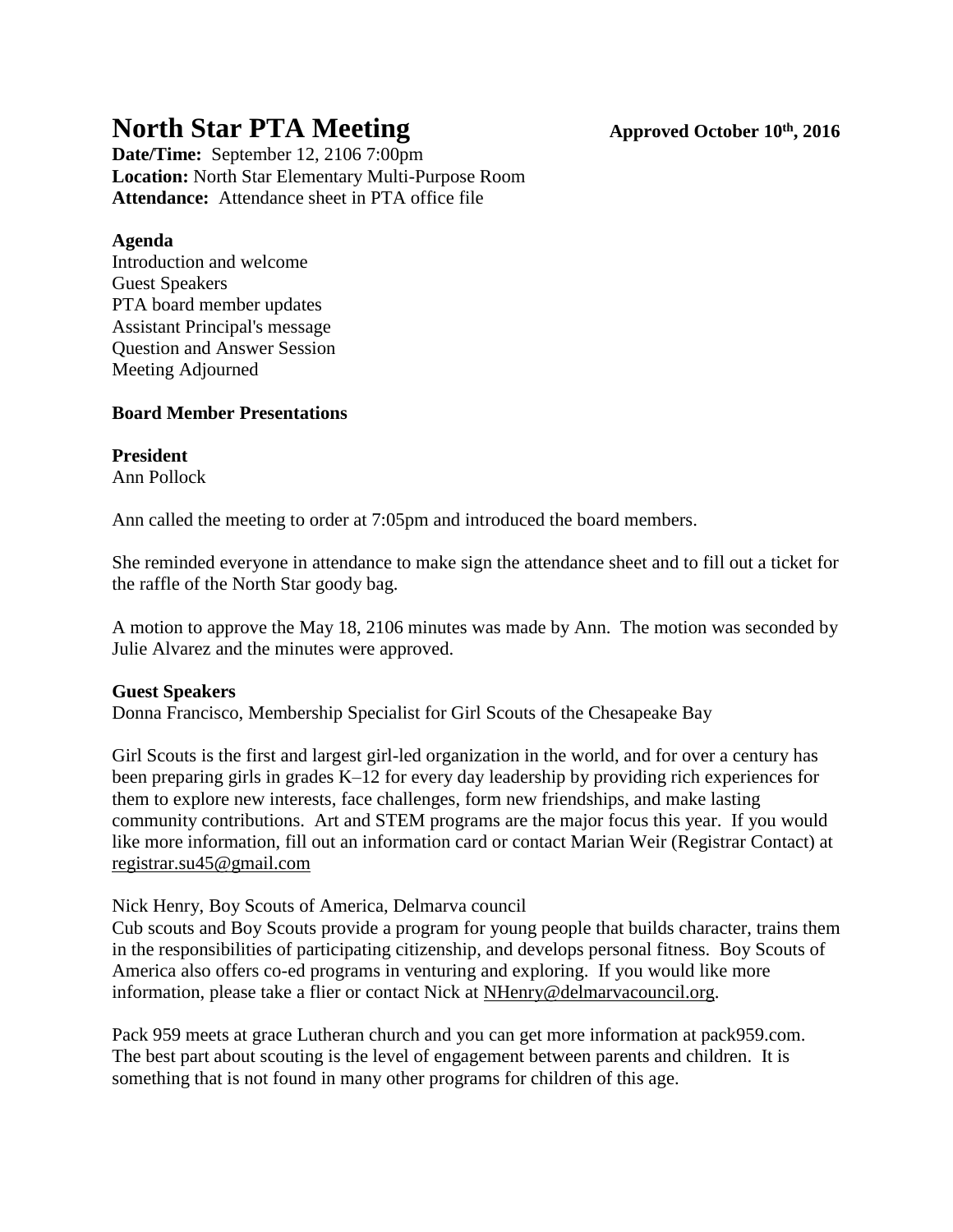# **Treasurer**

Melissa Gannon

The budget for 2016/2017 and the latest accounts will available for review on the website.

A motion was made by Ann Pollock to approve the latest set of accounts for the period July 1<sup>st</sup> to September  $9<sup>th</sup>$ , 2016. The motion was seconded by Julie Alverez and the accounts were approved.

This budget is a good snapshot of what PTA provides for the school. Community service programs, family activities such as skate night and bingo night, academic programs such as Ashland Nature Center onsite field trips, staff appreciation luncheons and snacks, outdoor classroom maintenance, recess equipment, and instructional support for the teachers are just some of the programs funded by the PTA.

Melissa Gannon presented the annual budget line by line.

A motion was made by Ann Pollock to approve the 2016/2017 budget. The motion was seconded by Kristen Roebke and the budget was approved.

# **Spirit Wear**

Kristen Dassel

We have sold about \$4,500 of spirit wear so far. The school will receive 10% of the purchase. The fall sale is coming to an end, but orders can be placed throughout the year at [www.spiritgeardirect.com](http://spiritgeardirect.com/) and the orders will be shipped directly to your home. There will also be two more spirit wear sales later in the year – one in spring, and one for field day shirts.

# **Spirit Fest**

Zoe Harris

The fundraiser will help raise money for current and future programs, fund further development of the outdoor classroom, and possibly go towards an electronic sign for the front of the school.

This year, for the first \$20 raised by each student, they will receive a North Star pin. Other prizes will be awarded for higher amounts raised. More information will be coming home in the next few weeks.

# **Additional updates**

Ann Pollock

We are still collecting school supplies for Red Clay families. Pickets for outdoor classroom can be purchased by contacting Kristen Roebke. She will arrange a time to meet for delivery of the picket(s) and payment of \$10 each must be made in cash. The pickets will not be sent home on the bus.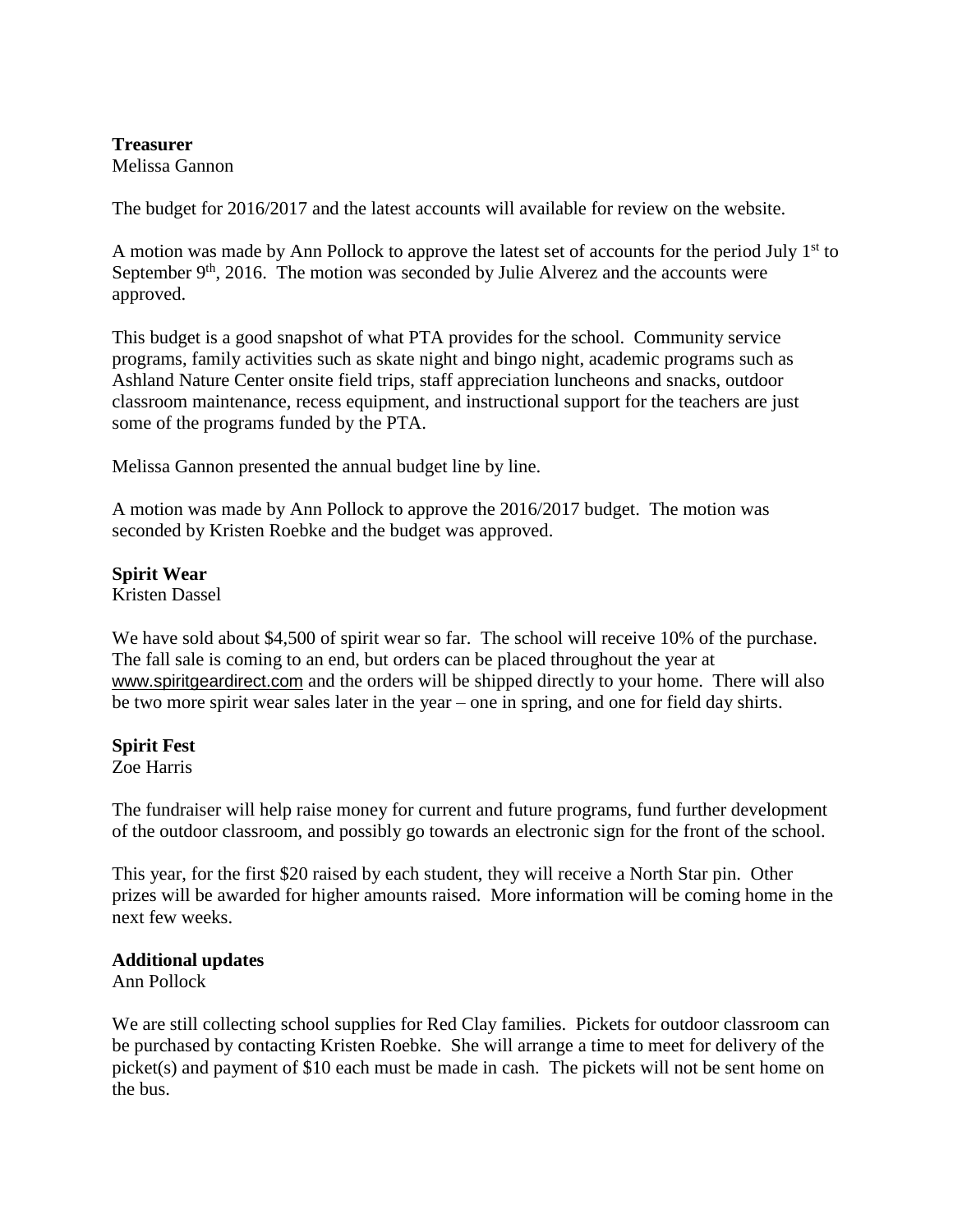The calendar is included in the PTA welcome packet and on our website. Spirit Fest and the Fall Family Dance Party are coming up in October. The book fair will take place in December this year.

Tile night is returning, offering students the opportunity to purchase and decorate a tile to be hung in the cafeteria.

This year each grade has been given their own recess equipment and is responsible for keeping track of it.

Please consider becoming a member of the PTA to support the school and programs offered.

A new password-protected directory is created each year. We are aiming to have it on the website by the end of September. Yearbook volunteers are needed for grades 1 and 5. The yearbook cover contest flier will be sent home in the next few weeks. Many board positions will be available for the next year. If you are interested, please contact Ann Pollock and you can shadow the person currently holding the position.

The idea was raised to fund an electric sign for the front of the school. The PTA has cash reserves built up over the history of the school's PTA and having gone back and looked at the specific nature of the annual fundraising these commitments have been fulfilled. Stephanie Conway met with Tupp Signs over the summer and got a quote for the sign (\$26,500) and while the PTA cannot fully fund this sign at the current time, there is scope for the sign to be saved for using cash reserves and future fundraising. If such expenditure was to happen it would be discussed and voted on at future PTA meetings. The design and quote were available at the meeting for anyone who wanted a closer look.

#### **Assistant Principal Message**

Dr. Jakubowski

Thursday is picture day and back to school night. A letter will come home for student banking provided by the New Castle County Federal Credit Union. Children and staff can make deposits on Tuesday's at 9:45am. The program is available for children in grades 1-5.

Mrs. Thomas will discuss the new homework policy in more depth at next month's meeting. Please feel free to contact her through email or by phone to set up a meeting if you have questions/concerns that you would like addressed sooner. A book titled 'The Homework Myth' was discussed last year at length among the staff. After much thought and deliberation, it was decided that any homework assigned will be meaningful and thoughtful. It is requested that questions be held until October or parents can email/call Mrs. Thomas.

#### **Questions and Answers**

Hao Ni wanted to discuss the new homework policy. He was disappointed that Mrs. Thomas could not be there. He asked if a survey was ever sent out last year following the homework discussion at the October 2015 PTA meeting. He never saw one and was very surprised by the